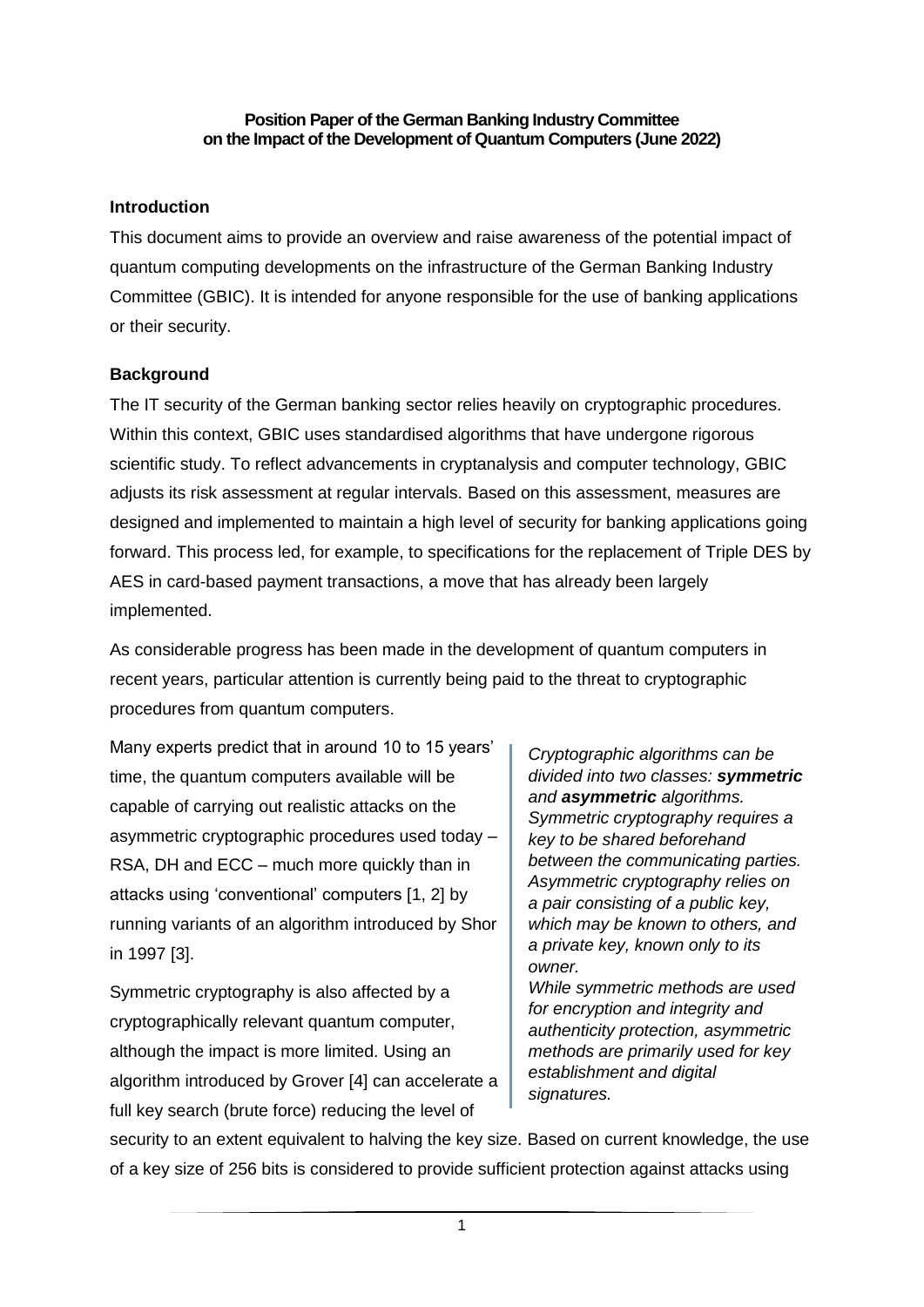quantum computers in the long term [5]. Grover's algorithm is currently regarded as the most relevant quantum attack on symmetric cryptography, even if other methods used in symmetric cryptography might be vulnerable as well, e.g., see the discussion of the impact of Simon's algorithm in [6].

To establish new standards for asymmetric cryptographic algorithms which are resistant to known quantum computer attacks the US National Institute of Standards and Technology (NIST) had initiated a standardisation process for so-called 'post-quantum' cryptography methods at the end of 2016 [7]. A large number of proposals were submitted as part of this process and are currently being evaluated in several rounds of research conducted by the scientific community. Based on the current status of NIST's plans, it is expected that the first standard for one or more algorithms will be available by 2024 at the latest.

Due to their limited applicability stateful hash-based signature schemes, which are also resistant to quantum computer attacks, are not subject of the NIST competition. Two such schemes have already been standardised as RFCs [8, 9] and are recommended as a method for generating long-term secure signatures by the BSI [10].

# **Current status within GBIC**

The replacement of Triple DES by AES in card-based payment transactions has been found to offer sufficient protection against attacks launched using quantum computers. Provided that a key size of 256 bits is used as recommended, this means that according to current knowledge there is no need for any additional action for the symmetric procedures that are used in direct communication between the card issuer and the card, as well as to secure the integrity and authenticity of messages during transmission and to encrypt the customer PIN for online transactions. Nevertheless, work should continue unabated on the migration process, and delays in the migration process are already to be assessed as critical today irrespective of the quantum computer developments.

As far as asymmetric cryptographic procedures are concerned, the use of quantum computers heralds a paradigm shift, with the result that increased key sizes for procedures based on RSA, DH and ECC cannot, as might have been the case in the past, be considered an adequate countermeasure. Of the systems under the responsibility of GBIC, at least the following are affected:

- Card-based payment transactions, including the ATM system, payments at the POS, mobile payments, as well as the components used in these systems to execute cryptographic functions or store cryptographic material,
- Online banking for retail clients based on the German FinTS standard [11],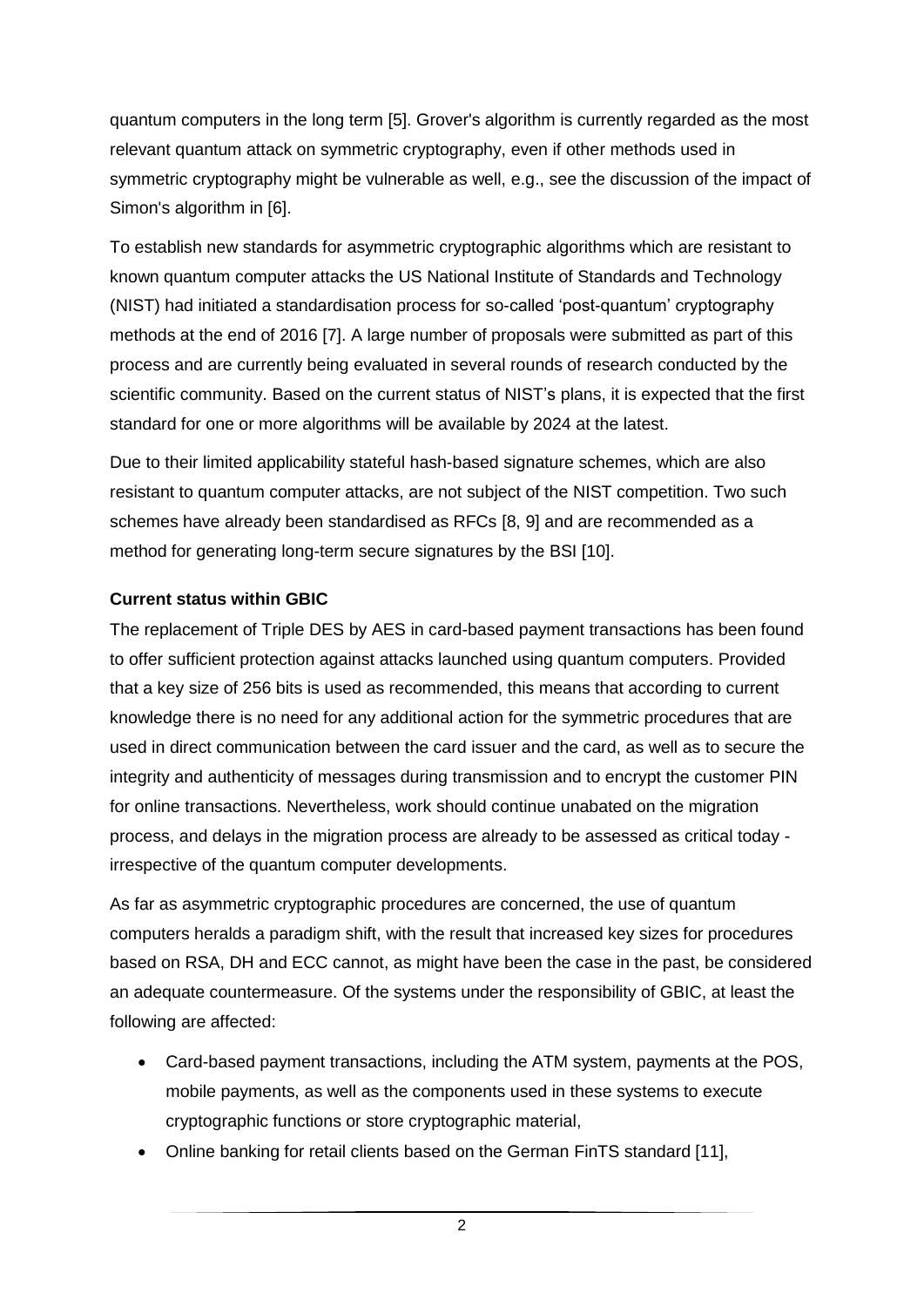- EBICS standard for communication between financial market infrastructures and for communication with corporate clients [12],
- The banking interface based on the PSD2 standard (in particular the certificate infrastructure) [13],
- Secure internet communication.

Over and above these systems, systems that do not fall within GBIC's sphere of responsibility but are used in individual institutions also have to be taken into account.

Changes in cryptographic methods can very rarely be implemented by GBIC alone and GBIC is dependent on the agreements reached with international communication partners, including SWIFT, EMVCo, ECSG, EPC and manufacturers for terminals, cards, HSMs and EPPs, for instance.

Due to these dependencies and the need for investment in and modernisation of the existing infrastructure including terminals, payment system PKI and cards the migration of cryptographic procedures is a process with long timelines.

As post-quantum algorithms differ heavily in key and signature sizes und performance, there is no longer a one-scheme-fits-all-solution, which is applicable to a diverse range of application contexts. Therefore selecting suitable algorithms and parameters and integrating them in the existing technical infrastructure presents a major challenge for GBIC.

As a consequence, it is important to start preparing for a migration to suitable post-quantum cryptographic procedures now.

# **Courses of action and recommendations**

Although the standardisation of post-quantum cryptography is a process that will take a longer period of time yet, measures can already be taken at this point to prepare for a migration to quantum-safe cryptography. From the perspective of GBIC, these include the following measures (note that this list is not exhaustive):

# **1. Closely follow the current state of science and industry**

One key prerequisite for migrating to quantum-safe cryptography is the continued monitoring of developments involving quantum computers and post-quantum cryptography. To this end, GBIC organises, for example, annual workshops with experts from the scientific community (universities and research organisations), security authorities (BSI) and industry to receive information on scientific, official and regulatory developments and to discuss the current status.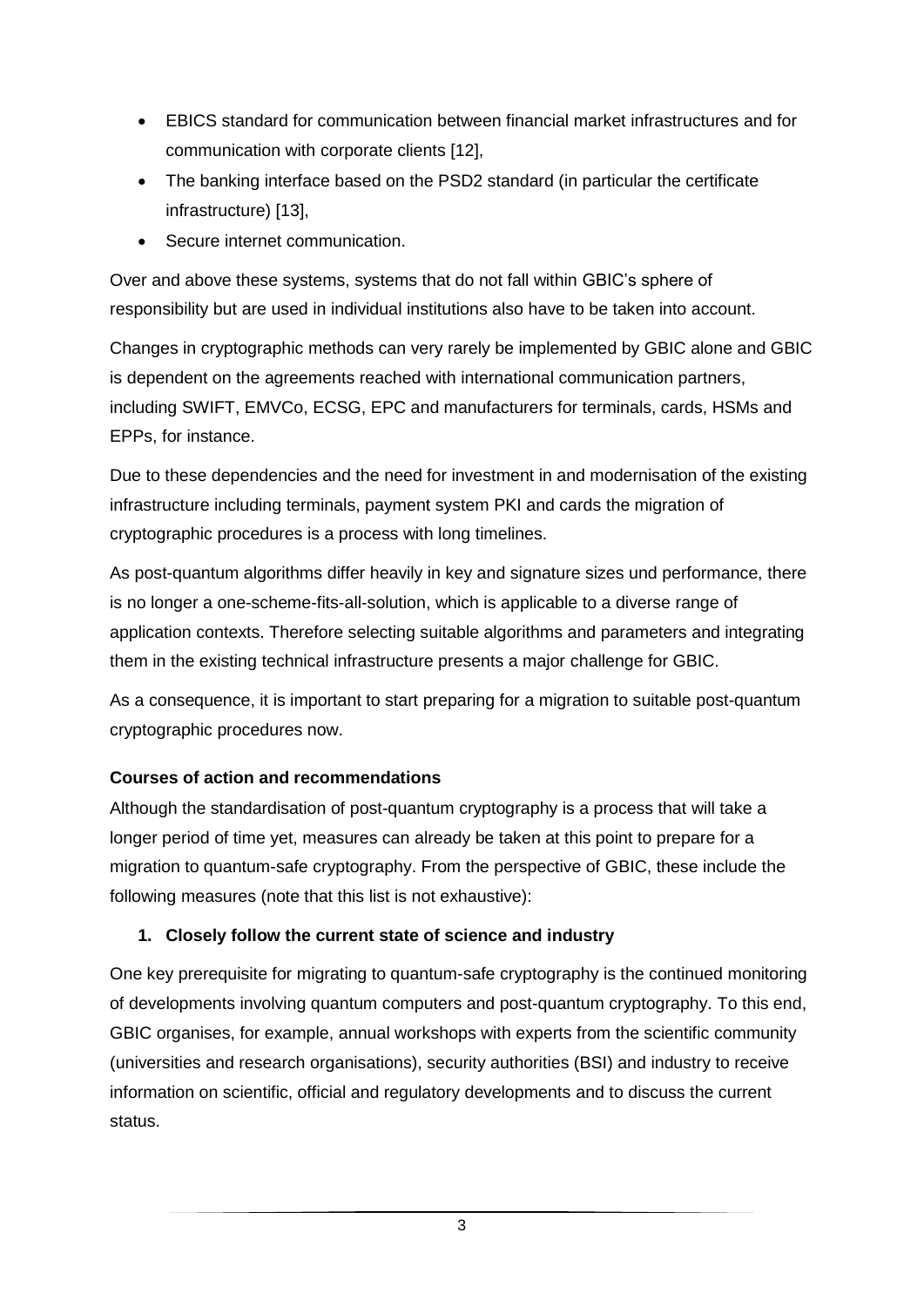# **2. Build inventory of cryptographic methods used throughout GBIC**

It is recommended that an inventory of the cryptographic procedures used throughout the German banking sector be prepared, including information on the parameters, the purpose, the need to store the information protected by the methods in the long term<sup>1</sup> and the expected lifetime of the cryptographic primitive used.

The GBIC Cryptography Working Group has already started to put this inventory together with the support of other GBIC committees. Individual institutions, data centres or banking industry service providers are also advised to create a similar overview of the procedures they use - other than the GBIC-wide applications.

# **3. Prepare migration scenarios**

Since experience has shown that migration of cryptographic procedures can be a long process from planning to full implementation – particularly if hardware has to be replaced – it is necessary to develop migration scenarios at an early stage considering fallback strategies. Taking into account especially the recommendations of the BSI [5], working groups should develop migration scenarios for GBIC systems.

# **4. Prepare for crypto-agility**

Crypto-agility should be considered as a matter of principle when designing new applications or adapting existing ones [5]. This means making the cryptographic mechanisms as flexible as possible in order to be able to react to all conceivable developments, easily implement future recommendations and standards, and replace algorithms including key sizes and parameters that no longer guarantee the desired level of security. This approach applies in particular to the growing threat posed by quantum computing developments but not exclusively so, as conventional attacks are also evolving and algorithms that were considered secure for years need to be replaced.

#### **5. Use hybrid solutions**

**.** 

Since quantum computer-resistant methods have not yet been researched as well as conventional methods, so-called "hybrid solutions" should be taken into account wherever possible when new applications are designed, i.e. the use of post-quantum methods in combination with classical algorithms.

 $1$  This aspect is relevant because quantum-resistant methods may also have to be implemented (long) before the realisation of suitable quantum computers/critical algorithms.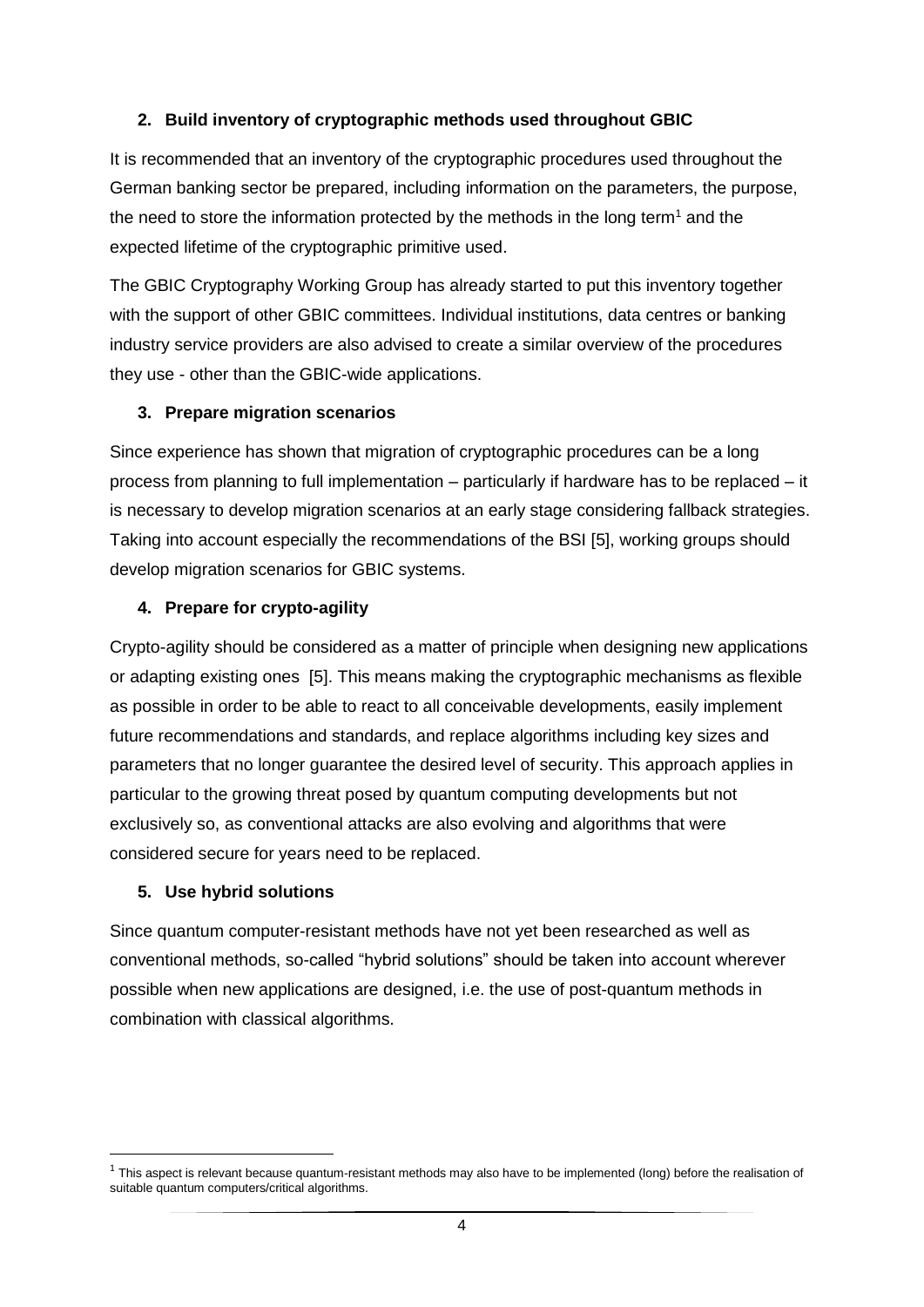# **6. Increase key length for symmetric methods**

For symmetric encryption methods the use of AES with a key size of 256 bits is recommended to protect against quantum attacks.

# **7. Use pre-shared symmetric keys for key establishment**

Even though there is still no sufficiently powerful quantum computer that breaks the cryptographic algorithms currently used, it should be noted that encrypted data might be revealed in the future considering "store now - decrypt later"-attacks. Therefore in terms of data with long-term protection requirements it is essential to act today, although postquantum standards for key establishment are not yet available. A short term solution can be the use of pre-distributed symmetric long-term keys. It is important, however, to remember that the problem of distributing the symmetric long-term keys has to be solved.

# **8. Increase use of online checks in card payment transactions**

An increased use of online checks in card payment transactions can reduce dependency on the RSA procedure, which is currently used, e.g., for card authentication and offline PIN checks. As online authorisation based on AES can be used in card-based payment transactions – with only a few exceptions – it is recommended, from a cryptographic perspective, that this option be used.

# **9. Coordinate with international communication partners and manufacturers at an early stage**

With a view to global payment transactions, discussions and consultation sessions on the introduction of quantum-safe cryptographic procedures must be conducted on an international level at an early stage. These talks are already under way in the context of cardbased payments.

# **10. Use latest versions of standardised communication protocols for secure internet communication**

Key agreement protocols, like those realised by protocols such as TLS, IPSec, and SSH, are in widespread use due to their connection to the back-end systems of banks and data centres, meaning that they would be particularly affected by attacks using quantum computers.

Depending on the protocol, (first) proposals for adopting new algorithms are already discussed with the aim of making quantum-resistant versions available in the near future [5]. Therefore the principle of quickly updating to the latest versions will help mitigate the threat posed by quantum computing developments.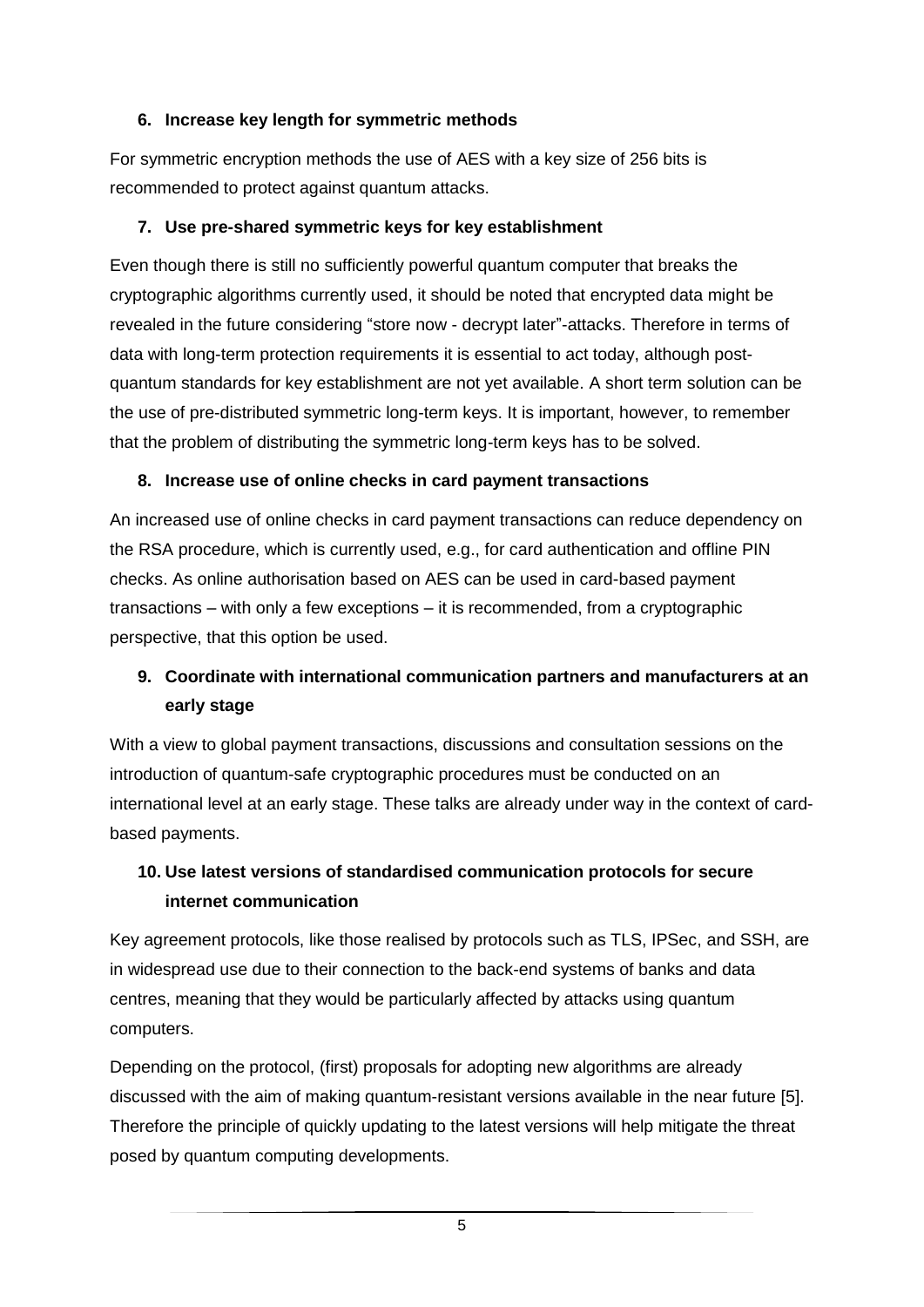# **Abbreviations**

| <b>AES</b>       | <b>Advanced Encryption Standard</b>                                                                     |
|------------------|---------------------------------------------------------------------------------------------------------|
| <b>ATM</b>       | <b>Automated Teller Machine</b>                                                                         |
| <b>BSI</b>       | Bundesamt für Sicherheit in der Informationstechnik (German Federal Office<br>for Information Security) |
| <b>DES</b>       | Data Encryption Standard                                                                                |
| DH               | Diffie-Hellman key exchange                                                                             |
| <b>EBICS</b>     | Electronic Banking Internet Communication Standard                                                      |
| <b>ECC</b>       | <b>Elliptic Curve Cryptography</b>                                                                      |
| <b>ECSG</b>      | European Cards Stakeholder Group                                                                        |
| <b>ENISA</b>     | European Union Agency for Cybersecurity (formerly European Network and<br>Information Security Agency)  |
| <b>EPC</b>       | <b>European Payments Council</b>                                                                        |
| <b>EPP</b>       | <b>Encrypting PIN Pad</b>                                                                               |
| <b>FinTS</b>     | <b>Financial Transaction Services</b>                                                                   |
| <b>GBIC</b>      | German Banking Industry Committee (Deutsche Kreditwirtschaft)                                           |
| <b>HSM</b>       | <b>Hardware Security Module</b>                                                                         |
| ICC              | Integrated Circuit(s) Card                                                                              |
| <b>IPsec</b>     | <b>Internet Protocol Security</b>                                                                       |
| <b>NIST</b>      | US National Institute of Standards and Technology                                                       |
| <b>PIN</b>       | <b>Personal Identification Number</b>                                                                   |
| <b>PKI</b>       | Public Key Infrastructure                                                                               |
| <b>POS</b>       | Point of Sale                                                                                           |
| PSD <sub>2</sub> | <b>EU Revised Payment Services Directive</b>                                                            |
| <b>RFC</b>       | <b>Request for Comments</b>                                                                             |
| <b>RSA</b>       | Rivest-Shamir-Adleman Cryptosystem                                                                      |
| <b>SSH</b>       | <b>Secure Shell Protocol</b>                                                                            |
| <b>SWIFT</b>     | Society for Worldwide Interbank Financial Telecommunication                                             |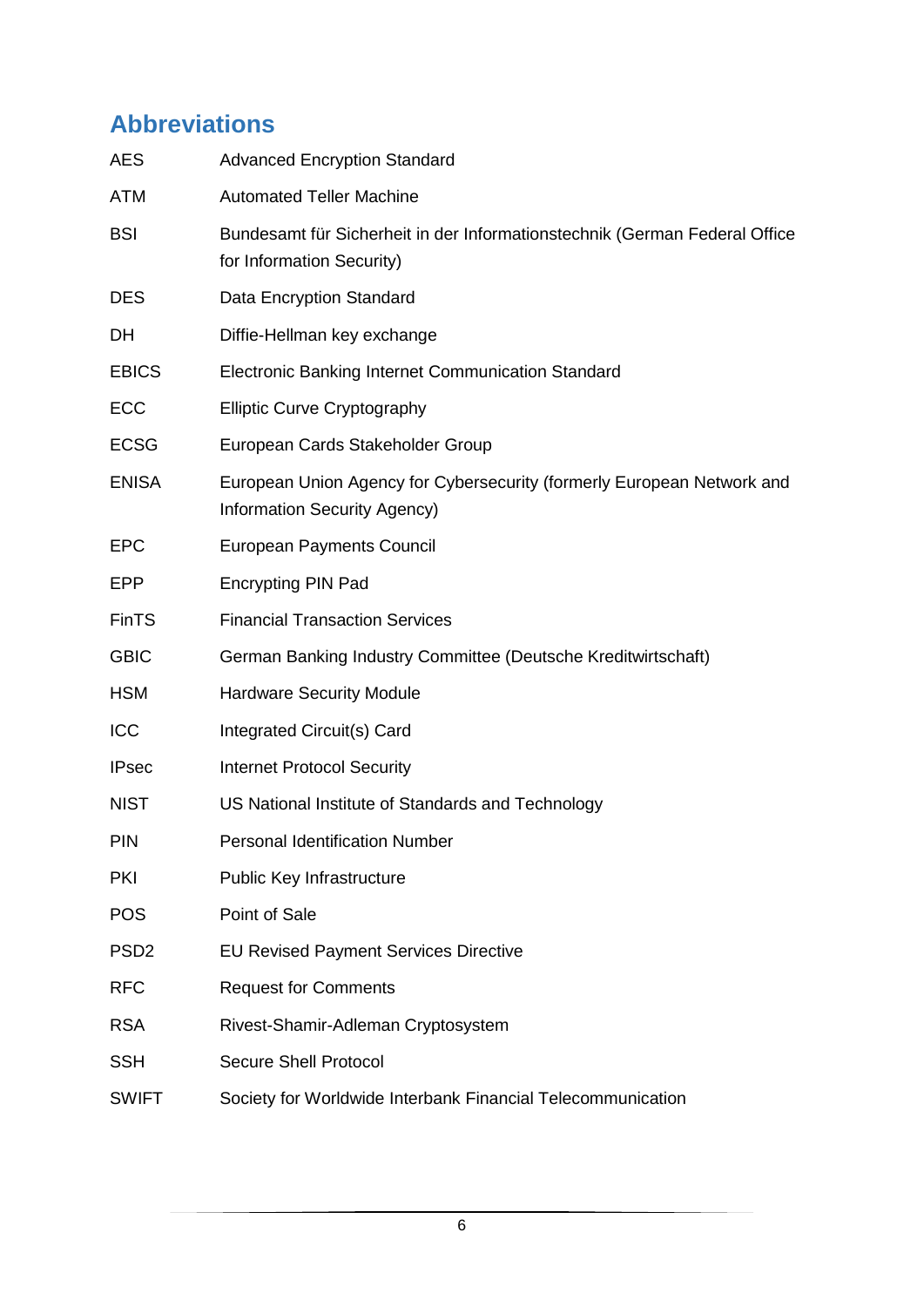# TLS **Transport Layer Security**